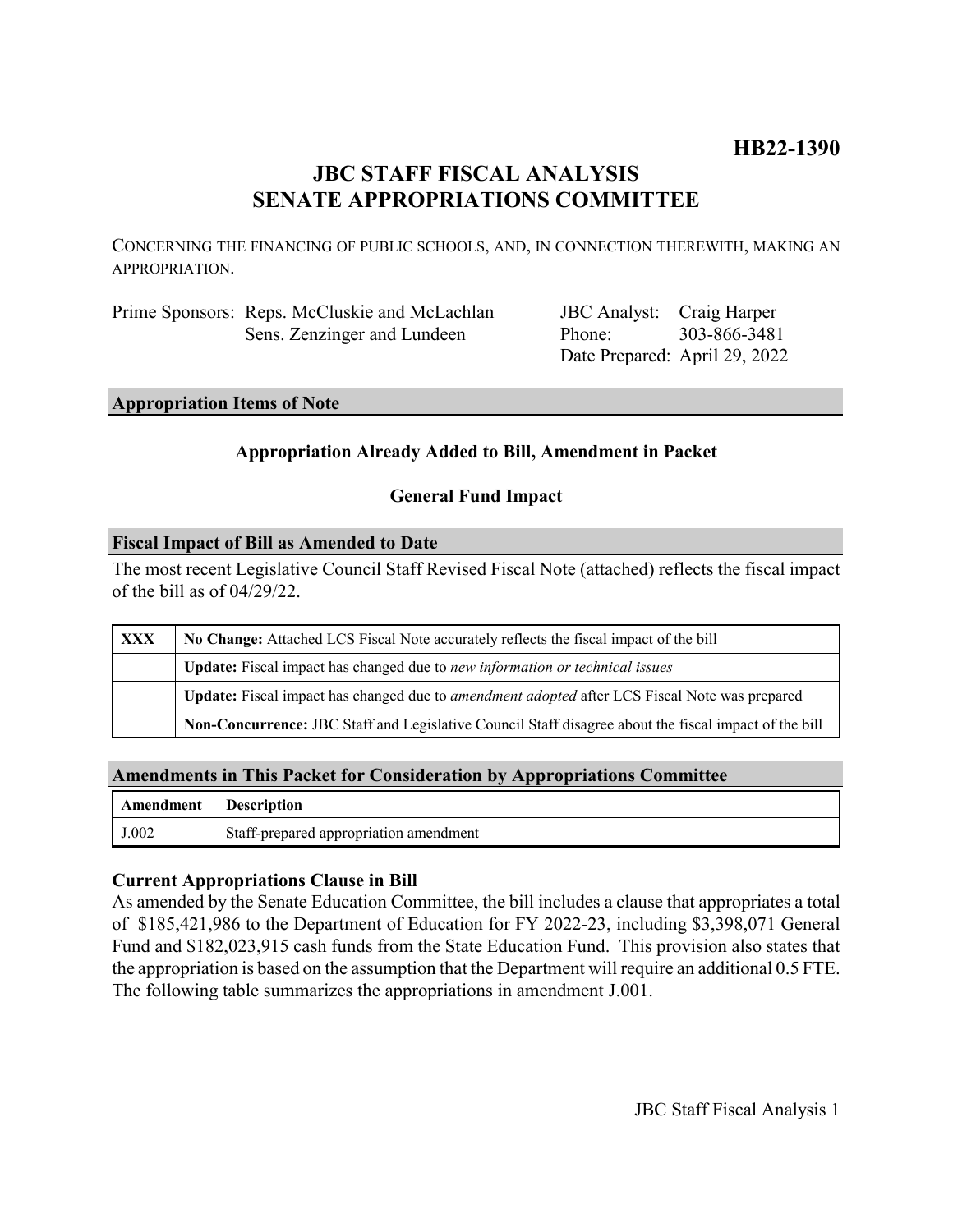# **HB22-1390 JBC Staff Analysis**

| H.B. 22-1390: FY 2022-23 Appropriations to Department of Education                               |               |            |  |  |  |
|--------------------------------------------------------------------------------------------------|---------------|------------|--|--|--|
| <b>Purpose</b>                                                                                   | <b>Amount</b> | <b>FTE</b> |  |  |  |
| Section 29: Appropriation for External Evaluation of Local Accountability Systems Grant Program  |               |            |  |  |  |
| General Fund                                                                                     | \$100,000     | 0.0        |  |  |  |
| Section 30: Appropriation for State Share of Districts' Total Program Funding                    |               |            |  |  |  |
| General Fund (Associated with ASCENT)                                                            | \$2,101,985   | 0.0        |  |  |  |
| <b>State Education Fund</b>                                                                      | \$182,023,915 | 0.0        |  |  |  |
| <b>Total Appropriation for State Share of Districts' Total Program</b>                           | \$184,125,900 | 0.0        |  |  |  |
| Section 31: Appropriation to the CSI Mill Levy Equalization Fund <sup>1</sup>                    |               |            |  |  |  |
| General Fund                                                                                     | \$1,000,000   | 0.0        |  |  |  |
| Section 21: Adjustments to Long Bill Footnote Detailing Funding for the ASCENT and TREP Programs |               |            |  |  |  |
| <b>Section 22: Other Appropriations (General Fund)</b>                                           |               |            |  |  |  |
| (a) Dyslexia Pilot Program Continuation                                                          | \$127,973     | 0.0        |  |  |  |
| (b) College and Career Readiness (for ASCENT support)                                            | \$43,113      | 0.5        |  |  |  |
| (c) Information Technology Services (for homeschool coding) <sup>2</sup>                         | 25,000        | 0.0        |  |  |  |
| <b>Totals</b>                                                                                    | \$185,421,986 | 0.5        |  |  |  |
| General Fund                                                                                     | 3,398,071     | 0.5        |  |  |  |
| Cash Funds - State Education Fund                                                                | 182,023,915   | 0.0        |  |  |  |

<sup>1</sup> The Senate Education Committee Report added an appropriation of \$1.0 million General Fund to the CSI Mill Levy *Equalization Fund.* However, the bill requires an appropriation of that amount of reappropriated funds *from* the cash fund in order to make the funds available to the Charter School Institute.

 $2$  The Senate Education Committee report eliminates the statutory provisions related to homeschool coding. Thus, the bill no longer requires this appropriation, assuming adoption of the committee report.

However, as described in the footnotes above, the Senate Education Committee Report (current appropriation clause requires two changes to align with the current bill: (1) the bill requires an appropriation of \$1.0 million reappropriated funds from the CSI Mill Levy Equalization Fund; and (2) the bill no longer requires an appropriation of \$25,000 General Fund for information technology services related to homeschool coding.

### **Description of Amendments in This Packet**

**J.002** Staff has prepared amendment **J.002** (attached) to amend the Education Committee Report to adjust the appropriations to align with the bill as amended by the committee report (an addition of \$1.0 million reappropriated funds from the CSI Mill Levy Equalization Fund and the elimination of an appropriation of \$25,000 General Fund related to homeschool coding).